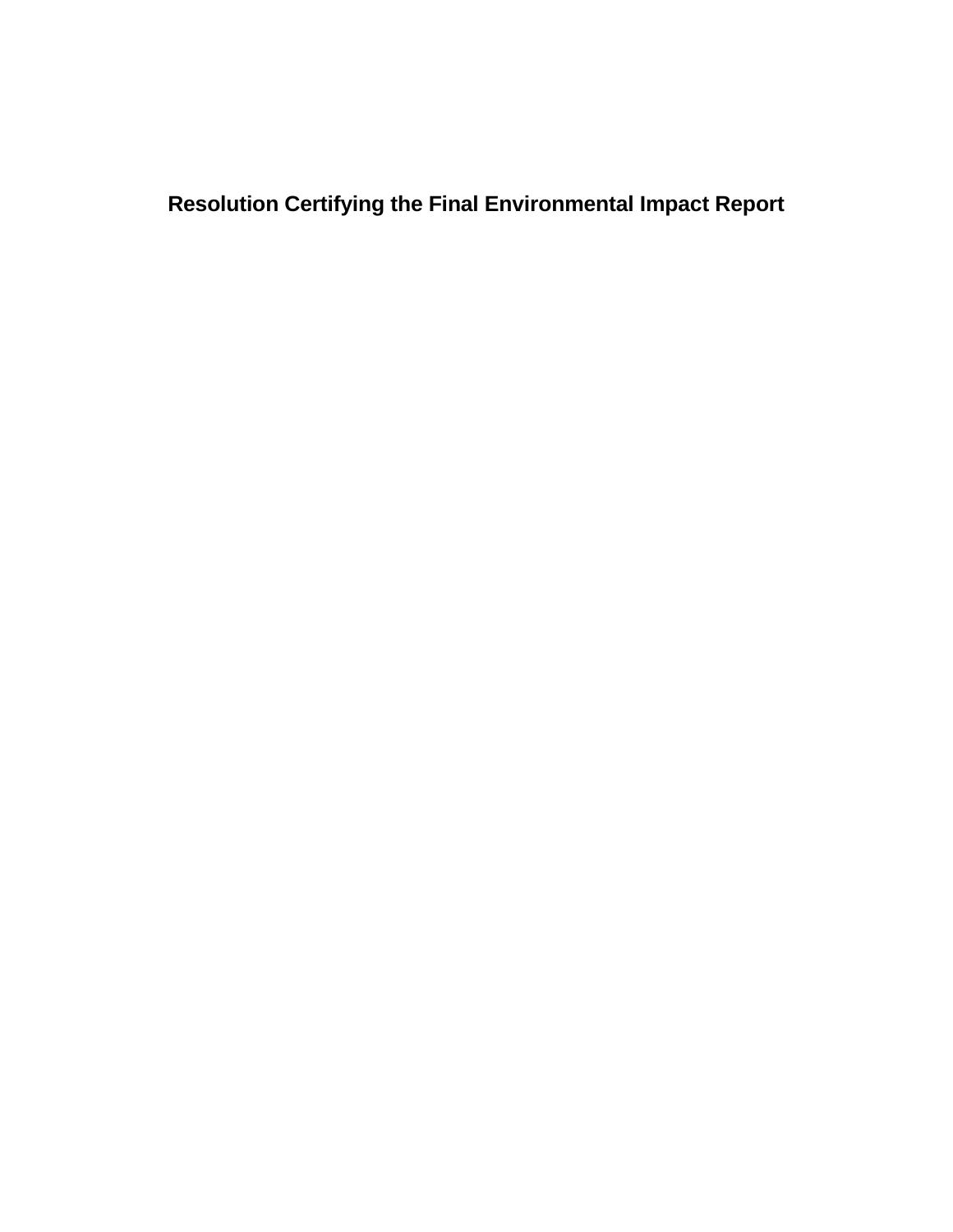

## **CALIFORNIA DEPARTMENT OF TOXIC SUBSTANCES CONTROL RESOLUTION CERTIFYING THE DEPARTMENT OF TOXIC**<br>SUBSTANCES CONTROL **FINAL ENVIRONMENTAL IMPACT REPORT FOR THE PACIFIC GAS AND ELECTRIC COMPANY TOPOCK COMPRESSOR STATION SOIL INVESTIGATION PROJECT**



WHEREAS, soil within the Station fence line and in the vicinity of the Station has been affected by historical releases of chemicals of potential concern (COPCs), including hexavalent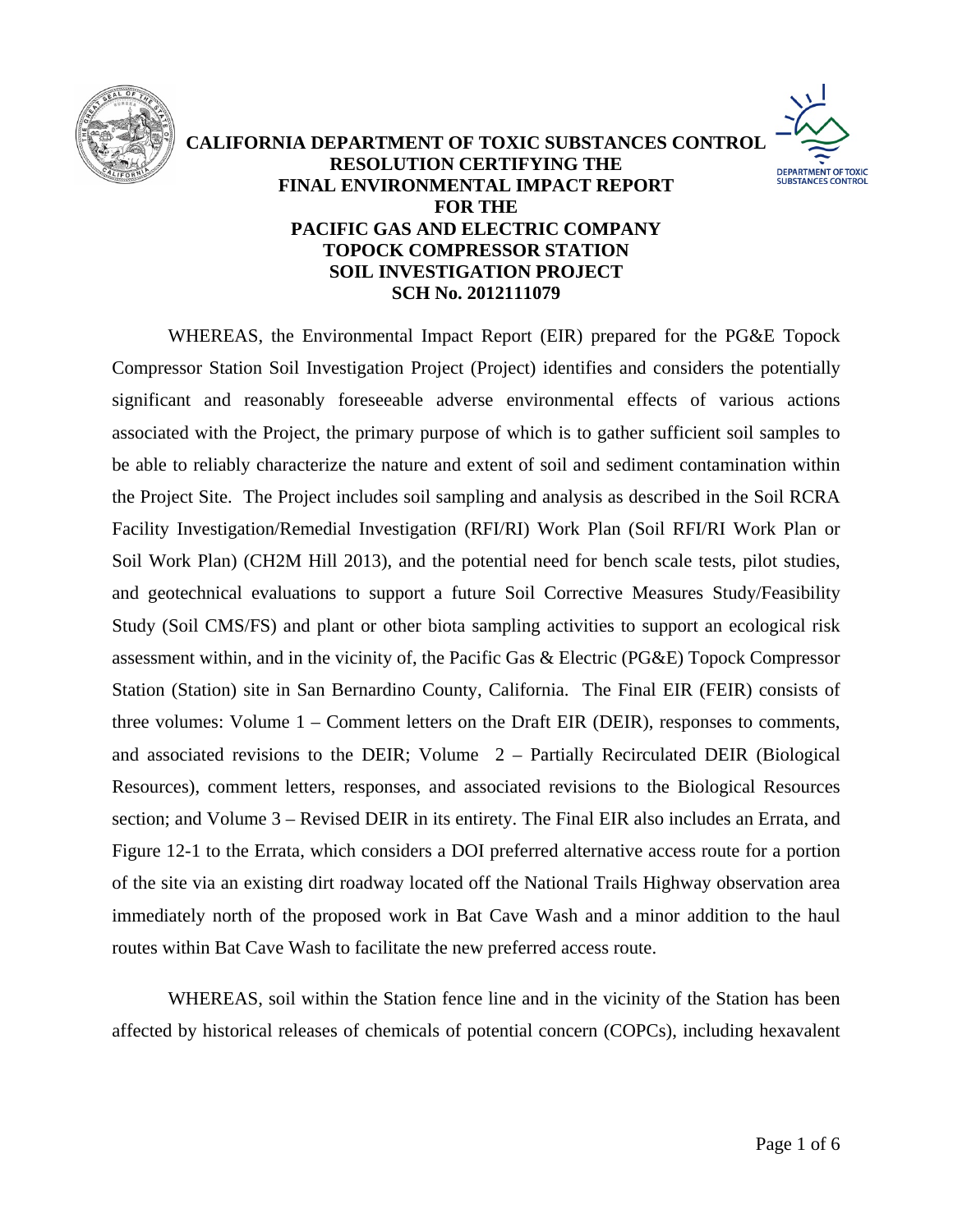chromium [Cr(VI)]1, metals, acids, petroleum hydrocarbons, polycyclic aromatic hydrocarbons (PAHs), polychlorinated biphenyls (PCBs), volatile organic compounds (VOCs), semi-volatile organic compounds (SVOCs), dioxins and furans, pesticides, and asbestos (CH2M HILL 2013). Various other COPCs have also been detected at concentrations above soil screening levels.2

WHEREAS, the soil investigation activities required to determine the nature and extent of soil and sediment contamination at the Station and surrounding area (the Project Site) are evaluated and summarized in the Soil Work Plan and the Corrective Measures/Feasibility Study Work Plan (CM/FS Work Plan). Implementation of the proposed Project would provide DTSC with sufficient data for the completion of the RFI/RI process that is consistent with applicable state law and would support evaluation of possible remedy action(s) if determined necessary. The results of the investigation activities will be compiled and combined with past investigation data sets for the preparation of the Final RFI/RI Report Volume 3 (Soil). The investigation of the soil contamination, along with existing data already available from the Project Site, will enable the evaluation and selection of corrective measures, if necessary, in a future Soil Corrective Measures Study/Feasibility Study (Soil CMS/FS).

WHEREAS, the Soil Work Plan proposes investigation activities at a total of 292 locations with up to 876 total individual samples. Specific locations and number of samples collected at each location may vary based on access considerations, the results of field screening, and field observations. Further, because of unforeseen circumstances or data gaps, additional samples/sampling locations may be necessary. As part of the EIR, therefore, a contingency of up to 25 percent additional sampling locations (i.e., up to 73 locations) was included in the EIR's impacts analysis.

 $\overline{a}$ 

<sup>1</sup> Cr(VI) is a form of chromium. Chromium is a metal naturally found in rocks, soil, and the tissue of plants and animals. Cr(VI) is used in industrial products and processes and is a known carcinogen when inhaled. On May 28, 2014, the California Department of Public Health adopted a new Maximum Contaminant Level for Cr(VI) of 0.01 mg/L, effective July 1, 2014.

<sup>&</sup>lt;sup>2</sup> Soil screening levels are used to identify chemical concentrations that would require further soil investigation and possible remediation. The screening levels are based on naturallyoccurring background concentrations, DTSC California Human Health Screening Levels, USEPA Regional Screening Levels, or ecological comparison values. If human- or ecologicalbased screening levels are lower than the background concentration, the background concentration is used as the screening level.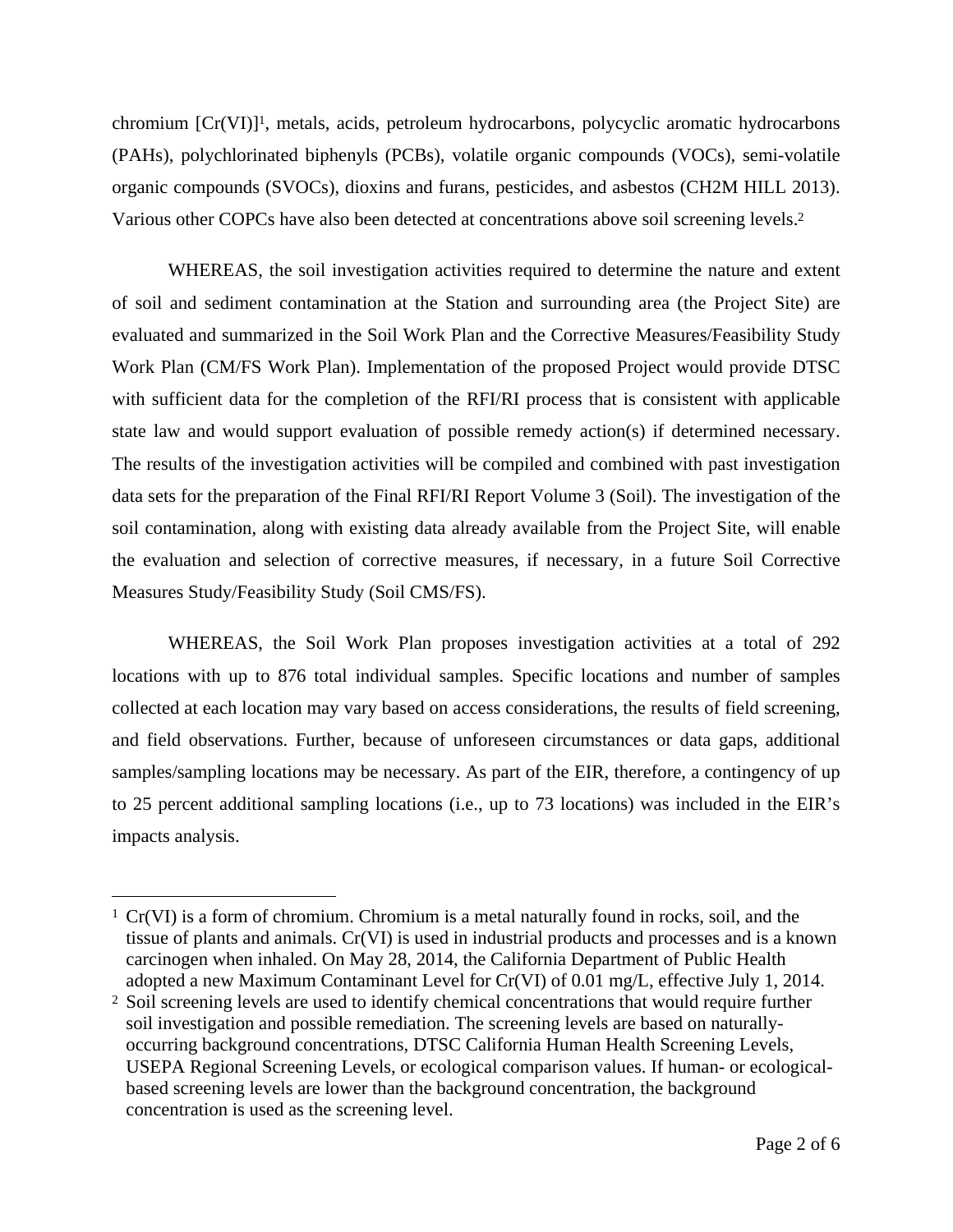WHEREAS, depending on the results of the soil sampling, bench scale tests, pilot studies, and geotechnical evaluations may be deemed necessary to evaluate potential soil remedy options, if remedial action is necessary. This could include up to three bench scale tests that would collect contaminated soil and test at an offsite laboratory to evaluate the potential for soil washing, in situ soil flushing and in situ fixation/chemical reduction/stabilization. It could also include in situ soil flushing and in situ stabilization/chemical fixation pilot studies to involve construction of either an infiltration gallery or four injection wells and/or construction of a smallscale on-site treatment delivery system (infiltration gallery or four injection wells) over an area of known soil contamination. Geotechnical evaluations within or near Areas of Concern could include up to eight geotechnical borings in areas that have steep slopes where remediation is determined necessary.

WHEREAS, plant or other biota sampling may be deemed necessary to validate the baseline ecological risk assessment to be conducted after the soil investigation activities are complete. This could include plant tissue sampling, invertebrate tissue sampling, and small mammal tissue sampling to obtain representative tissue concentrations to evaluate dietary exposure.

WHEREAS, investigation and remediation at the Station and the surrounding area is being conducted under the Resource Conservation and Recovery Act of 1976 (RCRA) and the Comprehensive Environmental Response, Compensation, and Liability Act of 1980 (CERCLA). RCRA corrective action activities at the Project Site were initiated in 1987 with the completion of a RCRA facility assessment conducted by the U.S. Environmental Protection Agency (USEPA).

 WHEREAS, RCRA provides a framework for USEPA to remediate hazardous waste sites throughout the United States. In California, DTSC implements RCRA under such delegated authority from the USEPA through state law.

WHEREAS, DTSC has an ongoing Corrective Action Consent Agreement with PG&E, which also describes DTSC's authority over the Project. Investigative activities at and in the vicinity of the Station date back to the late 1980s with the identification of Solid Waste Management Units (SWMUs) through a RCRA Facility Assessment (RFA). Closure activities of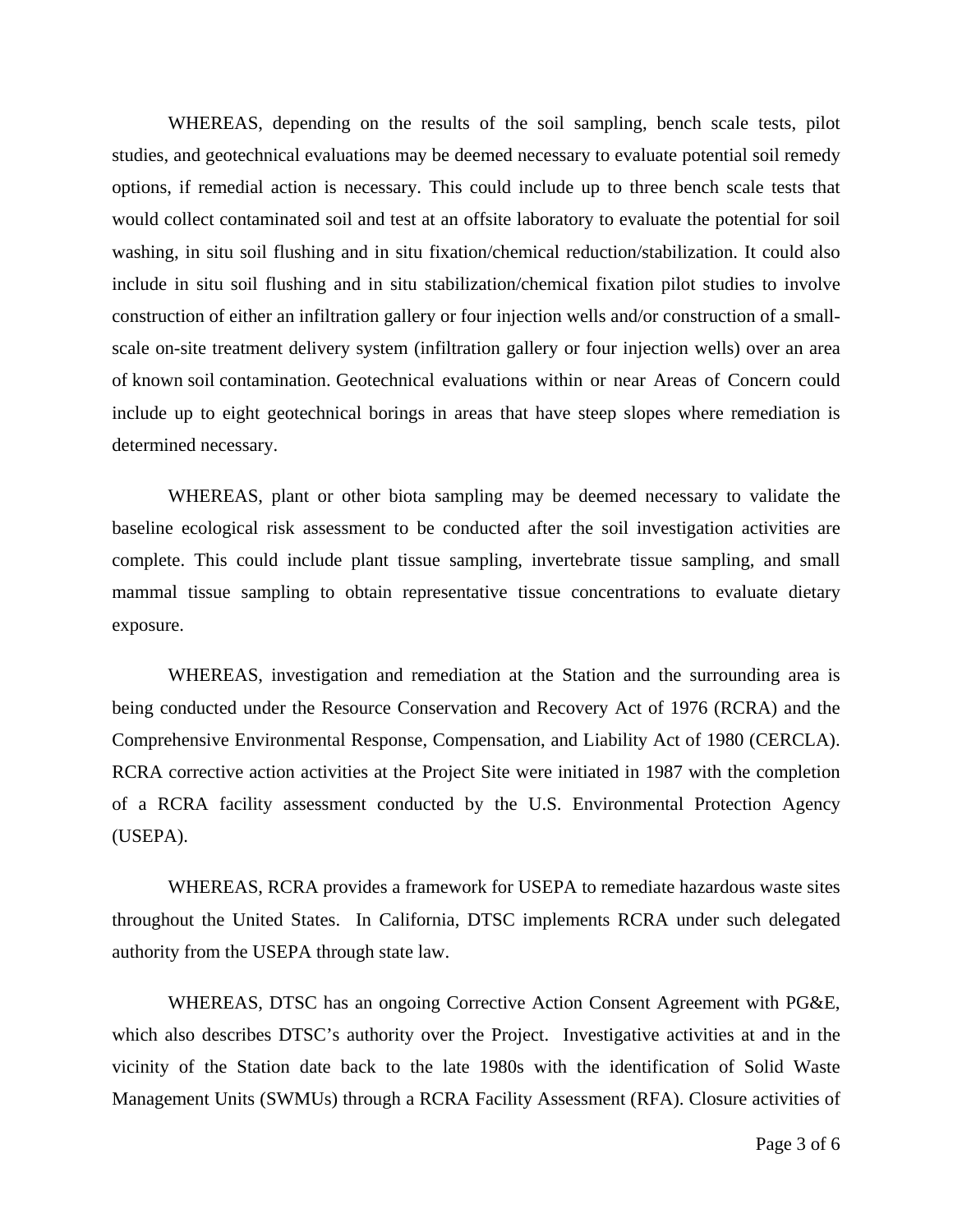former hazardous waste management facilities at the Station were performed from 1988 to 1993. As documented in the Administrative Consent Agreement, PG&E also completed a soil investigation in the Bat Cave Wash area which documented the presence of chromium in the environment around the former percolation bed. The RCRA Facility Investigation (RFI) began in 1996 when DTSC and PG&E executed the Corrective Action Consent Agreement. Since that time, additional data collection and evaluation has been performed to characterize the nature and extent of contamination in and around the Station, and to identify potential remedial alternatives.

WHEREAS, DTSC has worked for over 7 years in collaboration with U.S. Department of Interior (DOI), U.S. Bureau of Land Management (BLM), U.S. Fish & Wildlife Service (USFWS), the U.S. Bureau of Reclamation, other state and local agencies, the public and tribal stakeholders to develop the Soil Work Plan, which identifies soil investigation activities required to determine the nature and extent of soil and sediment contamination at the Station and surrounding area, and which incorporates revisions from prior draft Work Plans based on input from Interested Tribes 3 during the process.

WHEREAS, DTSC has reviewed and considered the information contained in the FEIR (Volumes 1-3), including the Errata, and all supporting documents, including maps, exhibits, testimony, and written documents contained in the file for this project, including its environmental analysis on record with the environmental consulting firm Environmental Science Associates (ESA). All references to the FEIR hereafter shall include all documents cited above.

WHEREAS, the DTSC, is the lead agency under the California Environmental Quality Act (Pub. Resources Code, § 21000, et seq.) (CEQA) for the Topock Compressor Station Soil Investigation Project, now finds that:

- 1. Notice has been given in the time and in the manner required by State Law.
- 2. The FEIR for the Topock Compressor Station Soil Investigation Project, incorporated herein by reference, was presented to DTSC. The FEIR includes the Volumes 1-3:

 $\overline{a}$ 

<sup>&</sup>lt;sup>3</sup> "Interested Tribes" as explained in the EIR, include the Chemehuevi Indian Tribe, the Cocopah Indian Tribe, the Colorado River Indian Tribes (CRIT), the Fort Mojave Indian Tribe (FMIT), the Fort-Yuma Quechan Indian Tribe, and the Hualapai Indian Tribe that have actively participated in the Topock project.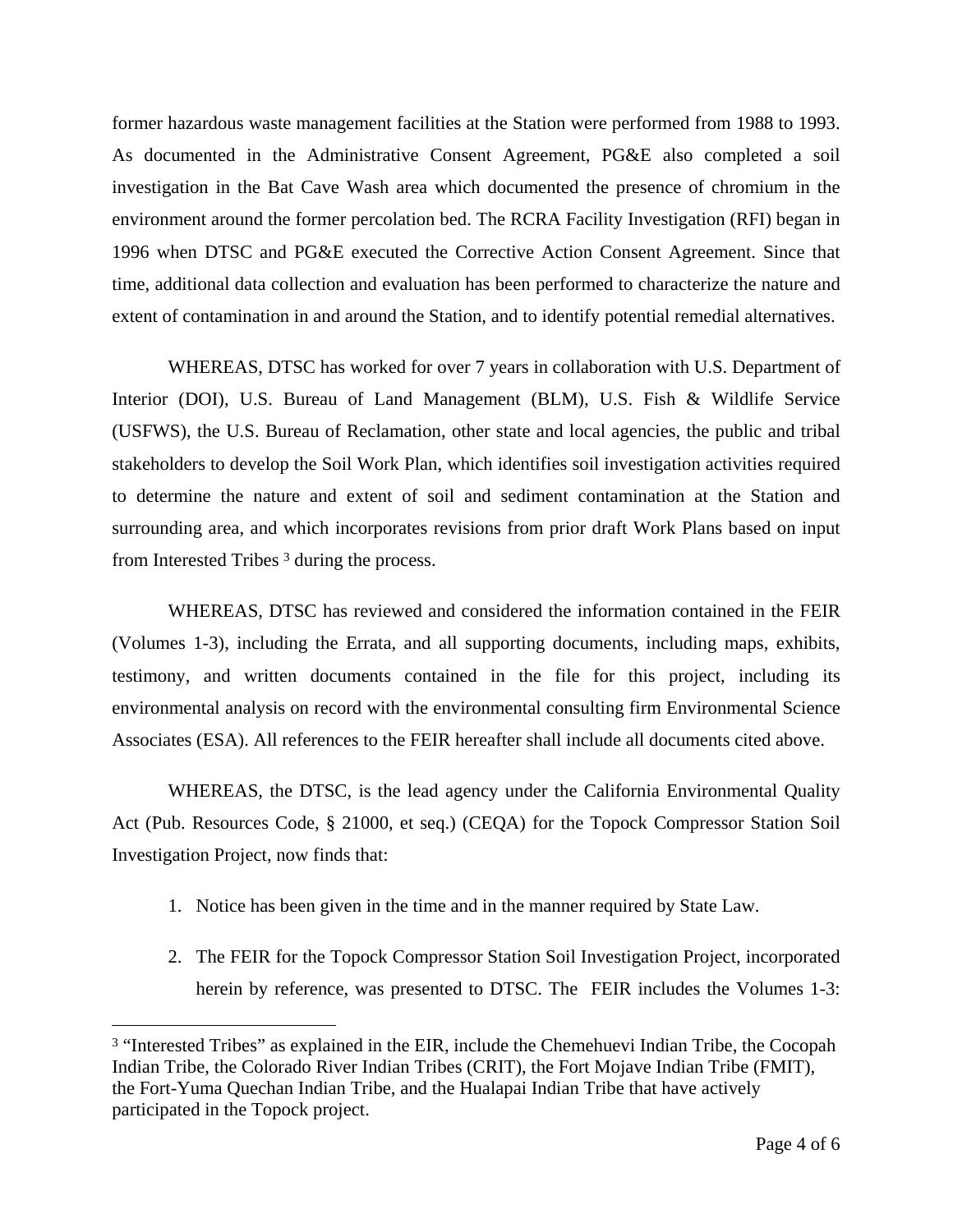Volume 1 – Comment letters on the Draft EIR (DEIR) including all comments and recommendations received on the DEIR; a list of all persons, organizations, Native American tribal governments, and public agencies commenting on the DEIR; the responses to comments made regarding significant environmental points on the DEIR; Volume 2 – Comment letters on the Partially Recirculated DEIR including all comments and recommendations received on the Partially Recirculated DEIR; a list of all persons, organizations, Native American tribal governments, and public agencies commenting on the Partially Recirculated DEIR; the responses to comments made regarding significant environmental points raised in the review process on the Partially Recirculated DEIR; and Volume 3 - all revisions to the DEIR (collectively the FEIR), including the Errata. DTSC has independently reviewed and considered the information contained in the FEIR, including comments received from the public and Interested Tribes.

- 3. DTSC exercised its discretion to recirculate the Biological Resources section of the DEIR (Partially Recirculated DEIR) to afford trustee and responsible agencies, Tribes and the general public an opportunity to review and comment on additional information added to the section after the original public review period in accordance with CEQA Guidelines Section 15088.5. DTSC determined that recirculation of additional sections of the EIR, including the Errata, were not required. Specifically, DTSC determined that no new significant environmental impacts would result from the Project or from a new or revised mitigation measure to be implemented as part of the FEIR, and that no substantial increase in the severity of an environmental impact would result unless mitigation measures were adopted that reduce the impact to less than significant. DTSC has also concluded that there are no feasible alternatives or mitigation measures considerably different from others previously analyzed that would lessen the environmental impacts of the project, but which have not been adopted. (Pub. Resources Code, § 21092.1; CEQA Guidelines, § 15088.5.)
- 4. The FEIR was completed in compliance with CEQA.
- 5. The FEIR reflects the DTSC's independent judgment and analysis.